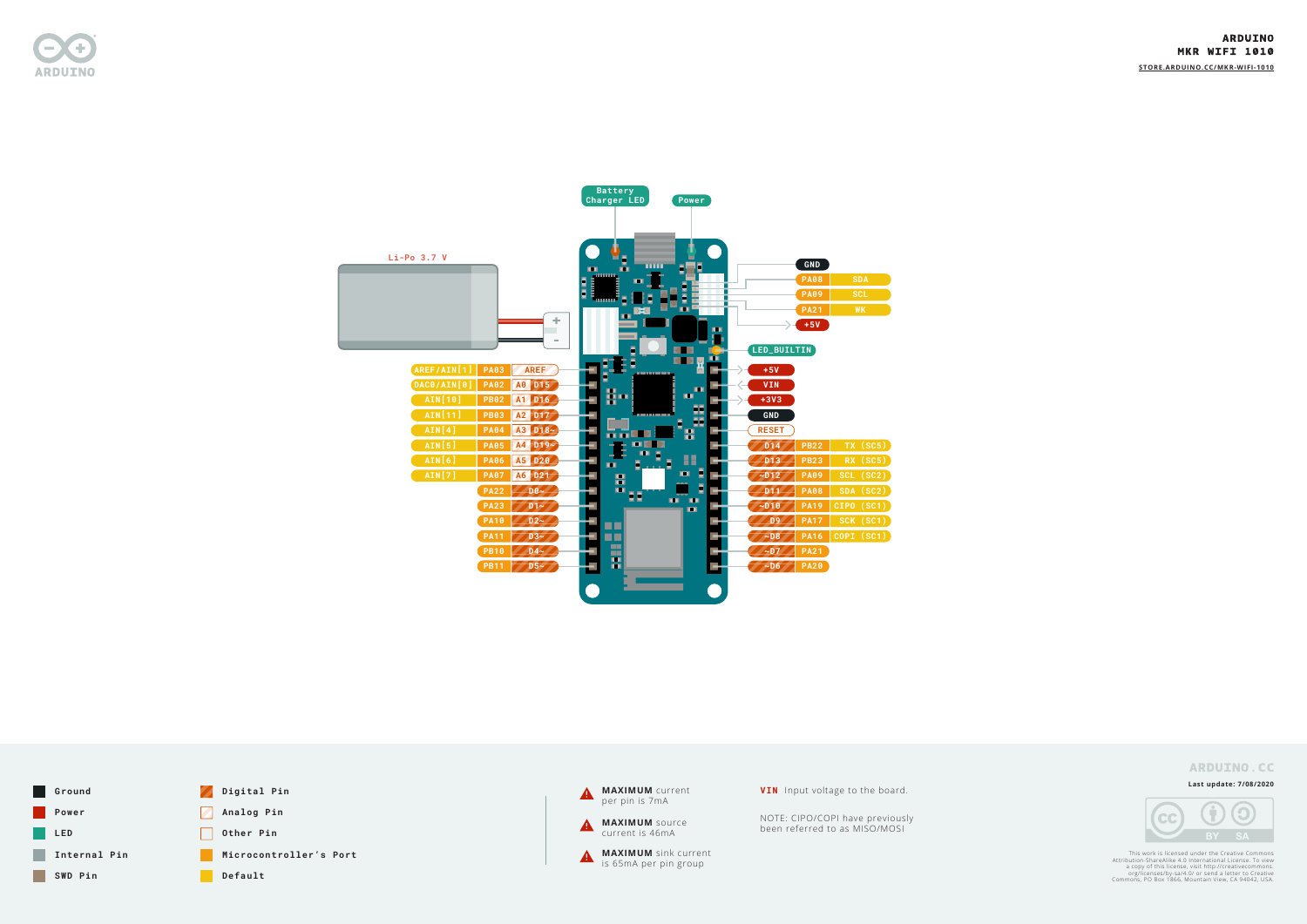**Last update: 7/08/2020**



This work is licensed under the Creative Commons<br>Attribution-ShareAlike 4.0 International License. To view<br>a copy of this license, visit http://creativecommons.<br>org/licenses/by-sa/4.0/ or send a letter to Creative<br>Commons,

**PB11 D5~**

F



**TC5/WO[1] TC5/WO[1] INT[11]**



### **ARDUINO MKR WIFI 1010**



| E)             |                   | TC7/W0[0]                                         | <b>INT[6]</b> |         | SC5 P2A                   |  |  |  |
|----------------|-------------------|---------------------------------------------------|---------------|---------|---------------------------|--|--|--|
| ੰਤ੍ਰਾਂ         |                   | TC7/W0[1]                                         | INT[7]        | SC5 P3A |                           |  |  |  |
| <b>L2</b>      |                   | $TCC0/W0[0] TCC1/W0[3] INT[9] SC0 P1/SC2 P1A)$    |               |         |                           |  |  |  |
| ö              |                   | $TCCO/WO[0] TCC1/WO[2]$ NMI                       |               |         | $ SC0$ P $0/SC2$ P $0$ A) |  |  |  |
|                |                   | $TC3/WO[1]$ $TCC0/WO[3]$ $INT[3]$ SC1 P3/SC3 P3A) |               |         |                           |  |  |  |
| 2 <sup>o</sup> |                   | $TCC2/WO[1] TCC0/WO[7] INT[1] STC1 P1/SC3 P1A)$   |               |         |                           |  |  |  |
|                | <b>TCC2/WO[0]</b> | TCC0/WO[6] INT[0] SC1 P0/SC3 P0A)                 |               |         |                           |  |  |  |
|                |                   | $TC7/WO[1]$ $TCC0/WO[7]$ $INT[5]$ SC5 P3/SC3 P3A) |               |         |                           |  |  |  |
|                |                   | $TC7/W0[0]$ $TCC0/W0[6]$ $INT[4]$ SC5 P2/SC3 P2A) |               |         |                           |  |  |  |



**PA20 ~D6**

÷

| <b>SDA</b> |  |                                                                                             |  |  |  |
|------------|--|---------------------------------------------------------------------------------------------|--|--|--|
| <b>SCL</b> |  |                                                                                             |  |  |  |
| <b>WK</b>  |  | $\boxed{\text{TC7/WO[1]}$ $\boxed{\text{TCC0/WO[7]}$ $\boxed{\text{INT}[5]}$ SC5 P3/SC3 P3A |  |  |  |

**STORE.ARDUINO.CC/MKR-WIFI-1010**